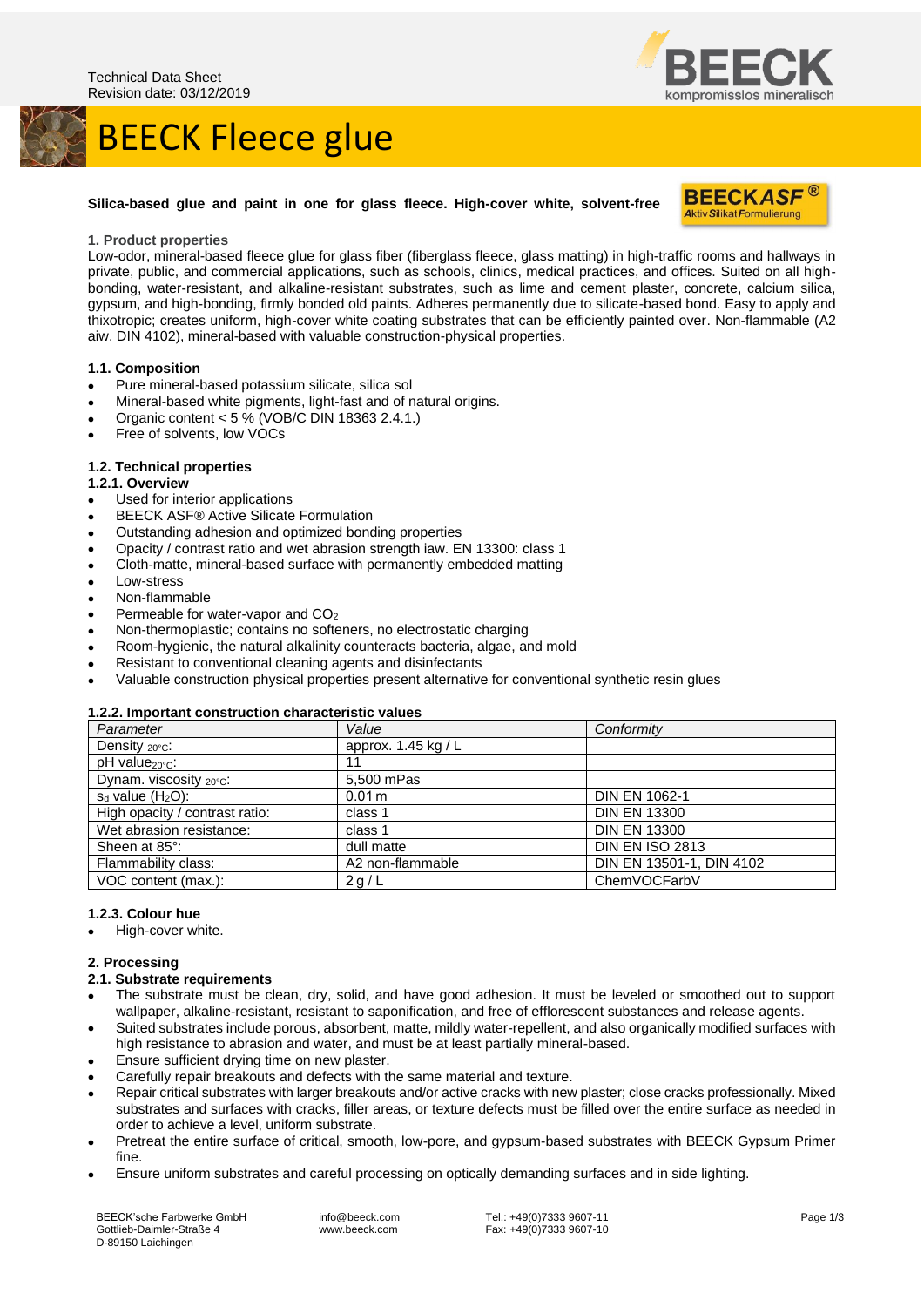

## BEECK Fleece glue

#### **2.2. Abbreviated information for standard application**

- On gypsum-based or synthetic resin-bonded substrates, apply a base coat with BEECK Gypsum Primer fine.
- Coat surface with BEECK Fleece glue, fold fleece and embed into wet glue while avoiding bubbles with about 5 cm of overlap along edges. Cut off seams cleanly with double cut, avoiding distortion, then use roller to apply a uniform coat with BEECK Fleece glue.
- Allow to dry for least 12 hours before painting over.

#### **2.3. Substrate and pretreatment**

#### • *Lime plaster (PIc/CSII), lime-cement plaster (PII), cement plaster (PIII):*

Inspect plaster for dryness and strength. Grind off or remove sinter skin on solid plaster with BEECK Etching Fluid according to manufacturer's instructions. Do not etch thin film plaster and composite systems. Primer absorbent or surface-crumbling plaster with BEECK Fixative, diluted with 2 parts water.

- *Gypsum primer, gypsum sheet rock:* For gypsum sheet rock, note professional installation and required surface finish and flatness tolerances based on existing building and sidelighting conditions. On gypsum-based substrates, apply a base coat with BEECK Gypsum Primer fine over entire surface.
- *Lime sandstone, kiln brick:* Professional leveling filler coat with suitable mineral-based fillers.
- *Concrete, filigree concrete:*

Thoroughly remove any remaining release agent with BEECK Form Oil Remover as per manufacturer's instructions, then rinse off with clear water. Test wettability by spraying with water. Punch off seams from leveling filler coat with cement trowel. Apply a base coat with BEECK Gypsum Primer fine as needed.

#### • *Old paint, synthetic resin-based plaster:*

Clean the entire surface of high-adhesion, high-bonding old paint on synthetic resin-base; precoat as needed with BEECK Gypsum Primer fine. Brush of mineral-based coats and fix any chalking substrates with BEECK Fixative, diluted with 2 parts water. Completely wash of glue and tempura paints. Completely remove enamel, oil paints, latex, or plasto-elastic synthetic resin paint and plaster.

- *Unsuited substrates* include low-strength, leeching, organic, saponifying, or not alkaline-resistant substrates, such as engineered woods (MDF, OSB), elastic paints, clay, and plastics.
- *Deficient substrates* call for a differentiated approach. Be alert to discolouration, e.g. on gypsum sheet rock; test first and paint isolated area as needed. Apply a repair plaster layer on salt and moisture-exposed surfaces, basement walls, and footer areas.

#### **2.4. Processing instructions**

#### **2.4.1. General instructions**

- Verify substrate suitability. Note absorption capacity, strength, and texture of the relevant substrate. Test demanding and critical surfaces. Ensure qualified processing.
- Carefully cover and protect untreated surfaces, in particular glass, ceramics, floors, expansion joints, paint coats and anodized finishes against overspray. Supply personal protective gear.
- Treat self-contained surfaces exclusively with containers from the same manufacturing batch.
- Before use, thoroughly stir BEECK Fleece glue with electrical mixer.
- BEECK Fleece glue is adjusted ready for use. Dilute with max. 5% water as needed.
- Do not apply on heated or cooled surfaces.
- Minimum processing temperature: +10°C, max. relative humidity: 80 %.
- Drying time: wait at least 12 hours before painting over.

#### **2.4.2. Processing**

Use roller to apply BEECK Fleece glue. Embed painters fleece in wet glue while avoiding distortion, folds, and bubbles; overlap by about 5 cm on both edges. Cleanly cut seams with double cut, remove edge strip and then use roller to evenly apply BEECK Fleece glue over entire surface. Glue is applied efficiently with airless spray method (nozzle: 0.79 mm/0.031"). Before use, screen product and dilute with approx. 5% water. Apply a uniform, thin coat, level with roller as needed.

#### **3. Yield and container sizes**

The yield on normally absorbent substrates is about 500 g/m² for embedding and rolling over. Determine actual consumption with test surface on site.

*Container sizes:* 8 kg / 20 kg

#### **4. Cleaning**

Thoroughly clean equipment, tools, and soiled clothing with water immediately after use.

#### **5. Storage**

12-month shelf-life if stored in cool and frost-free conditions.